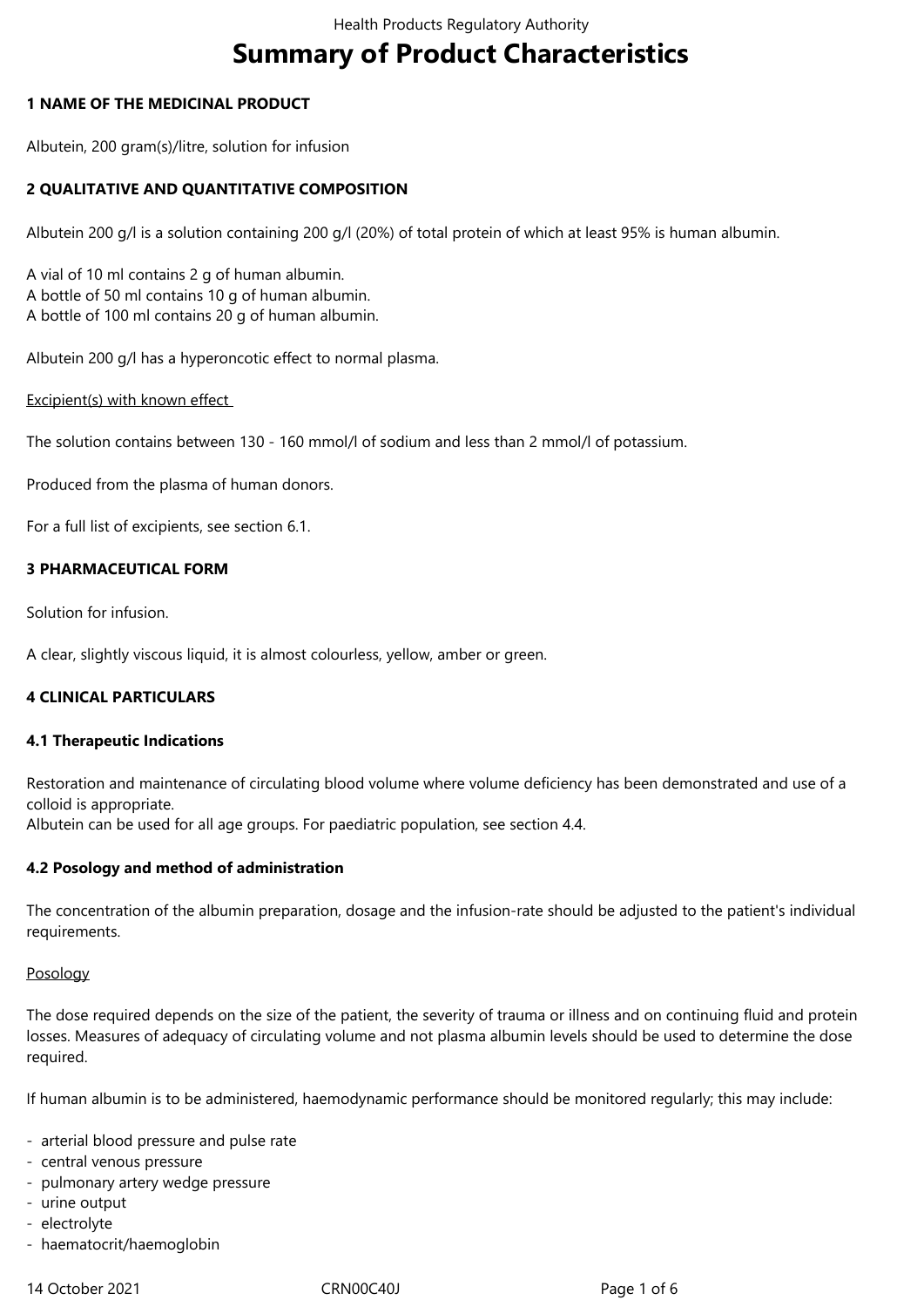# *Paediatric population*

The safety and efficacy of Albutein 200 g/l in children have not been established in controlled clinical trials. See also section 4.4.

# Method of administration

Human albumin can be directly administered by the intravenous route, or it can also be diluted in an isotonic solution (e.g. 5% glucose or 0.9% sodium chloride).

The infusion rate should be adjusted according to the individual circumstances and the indication.

In plasma exchange the infusion-rate should be adjusted to the rate of removal.

For further details, see section 6.6.

# **4.3 Contraindications**

Hypersensitivity to albumin preparations or to any of the excipients.

# **4.4 Special warnings and precautions for use**

**Traceability** 

In order to improve the traceability of biological medicinal products, the name and the batch number of the administered product should be clearly recorded.

Suspicion of allergic or anaphylactic type reactions requires immediate discontinuation of the infusion. In case of shock, standard medical treatment for shock should be implemented.

Albumin should be used with caution in conditions where hypervolaemia and its consequences or haemodilution could represent a special risk for the patient. Examples of such conditions are:

- Decompensated cardiac insufficiency
- Hypertension
- Oesophageal varices
- Pulmonary oedema
- Haemorrhagic diathesis
- Severe anaemia
- Renal and post-renal anuria

In a post-hoc subgroup analysis of patients with traumatic brain injury, in a randomized controlled trial of saline vs albumin as fluid resuscitation in critically ill patients, albumin was linked to increased intracranial pressure and increased mortality compared to saline solution. Albumin should therefore be used with caution in patients with traumatic brain injury.

The colloid-osmotic effect of human albumin 200 g/l is approximately four times that of blood plasma. Therefore, when concentrated albumin is administered, care must be taken to assure adequate hydration of the patient. Patients should be monitored carefully to guard against circulatory overload and hyperhydration.

200-250 g/l Human albumin solutions are relatively low in electrolytes compared to the 40-50 g/l human albumin solutions. When albumin is given, the electrolyte status of the patient should be monitored (see section 4.2) and appropriate steps taken to restore or maintain the electrolyte balance.

Albumin solutions must not be diluted with water for injections as this may cause haemolysis in recipients.

If comparatively large volumes are to be replaced, controls of coagulation and haematocrit are necessary. Care must be taken to ensure adequate substitution of other blood constituents (coagulation factors, electrolytes, platelets and erythrocytes).

Hypervolaemia may occur if the dosage and rate of infusion are not adjusted to the patients circulatory situation. At the first clinical signs of cardiovascular overload (headache, dyspnoea, jugular vein congestion), or increased blood pressure, raised venous pressure and pulmonary oedema, the infusion is to be stopped immediately.

14 October 2021 CRN00C40J Page 2 of 6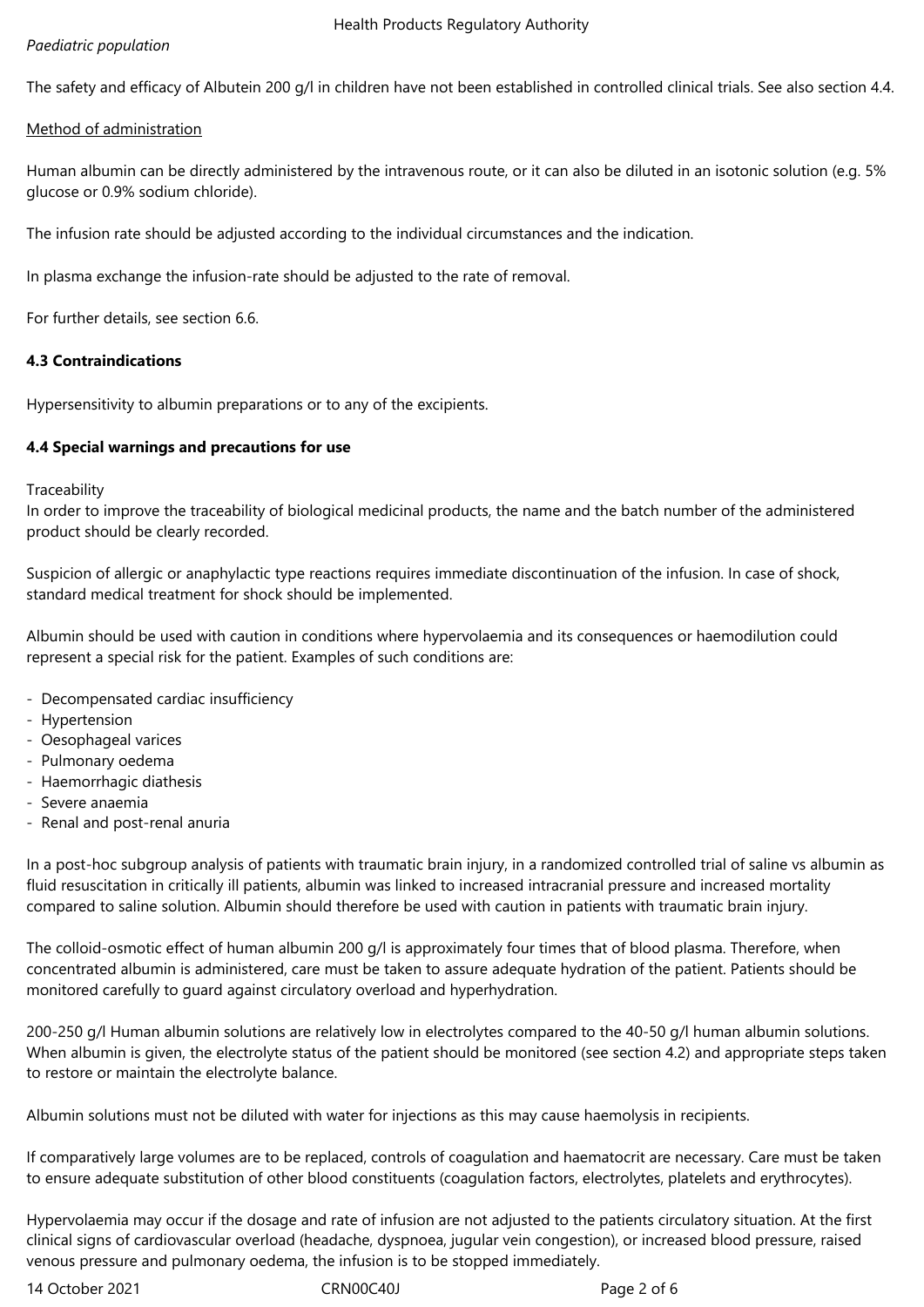# Transmissible agents

Standard measures to prevent infections resulting from the use of medicinal products prepared from human blood or plasma include selection of donors, screening of individual donations and plasma pools for specific markers of infection and the inclusion of effective manufacturing steps for the inactivation/removal of viruses. Despite this, when medicinal products prepared from human blood or plasma are administered, the possibility of transmitting infective agents cannot be totally excluded. This also applies to unknown or emerging viruses and other pathogens.

There are no reports of virus transmissions with albumin manufactured to European Pharmacopoeia specifications by established processes.

It is strongly recommended that every time that Albutein 200 g/l is administered to a patient, the name and batch number of the product are recorded in order to maintain a link between the patient and the batch of the product.

# Paediatric population

The safety and efficacy of Albutein 200 g/l in children have not been established in controlled clinical trials.

However, clinical experience with albumin in children, suggests that no harmful effects are to be expected provided that particular attention is paid to the dose in order to avoid cardiovascular overload.

# Special warnings about excipients

This medicinal product contains 33.4 mg sodium per vial of 10 ml, 166.8 mg sodium per bottle of 50 ml and 333.5 mg sodium per bottle of 100 ml, equivalent to 1.7%, 8.3% and 16.7%, respectively, of the WHO recommended maximum daily intake of 2 g sodium for an adult.

This medicinal product contains potassium, less than 1 mmol (39 mg) per vial/bottle, i.e. essentially 'potassium-free'.

# **4.5 Interaction with other medicinal products and other forms of interactions**

No specific interactions of human albumin with other medicinal products are known.

# **4.6 Fertility, pregnancy and lactation**

# **Pregnancy**

The safety of Albutein 200 g/l for use in women during pregnancy has not been established in controlled clinical trials. However, clinical experience with albumin suggests that no harmful effects on the course of pregnancy, or on the foetus and the neonate are to be expected.

# Breast-feeding

It is unknown whether Albutein 200 g/l is excreted into the breast milk. The excretion of human albumin into the milk has not been studied in animals. The decision whether to continue/discontinue breast-feeding or to continue/discontinue therapy with Albutein should be made taking into account the benefit of breast-feeding for the child and the benefit of Albutein therapy for the mother.

# **Fertility**

No animal reproduction studies have been conducted with Albutein 200 g/l.

However, human albumin is a normal constituent of human blood.

# **4.7 Effects on ability to drive and use machines**

No effects on ability to drive and use machines have been observed.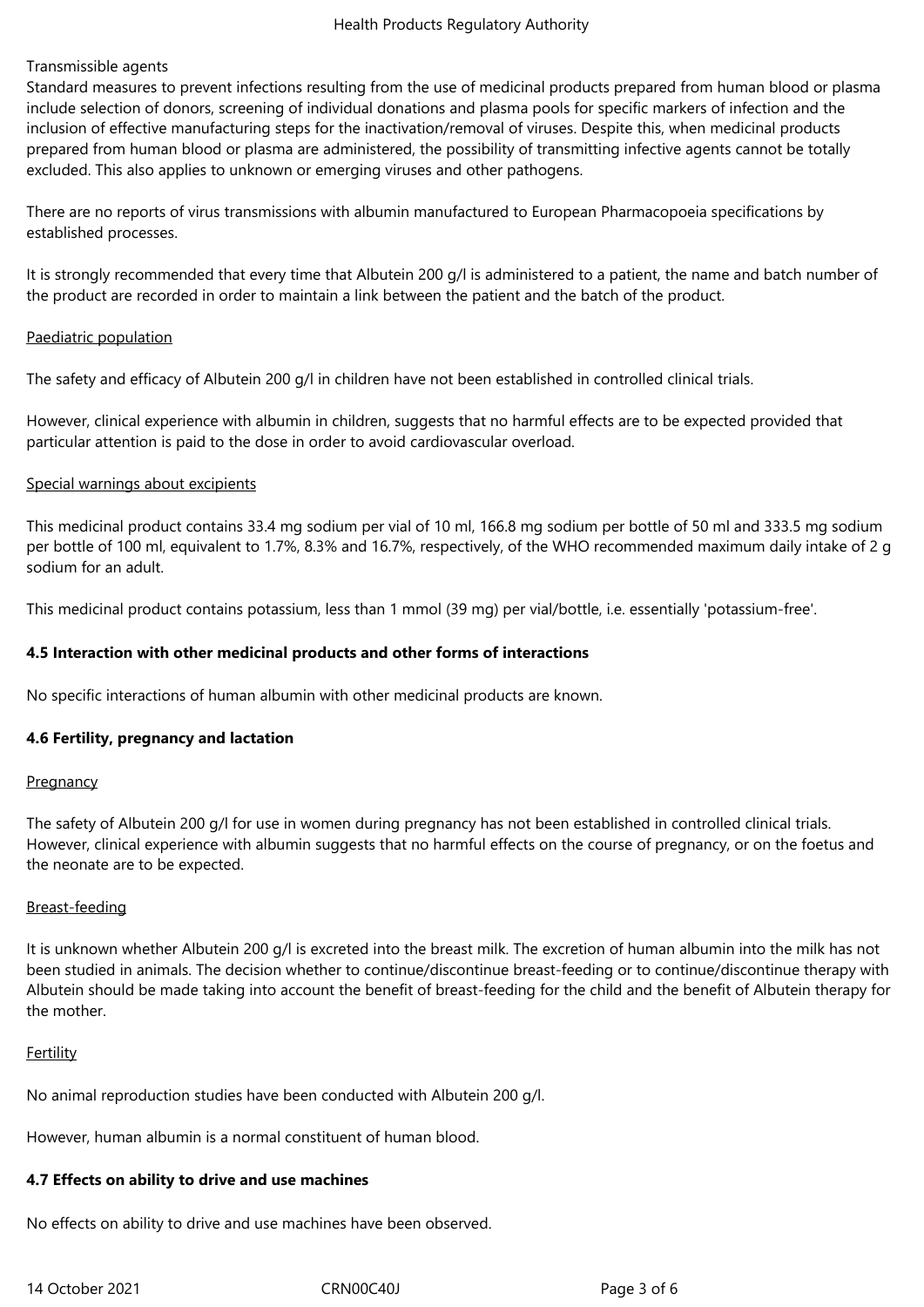#### Safety profile summary

Mild reactions such as flush, urticaria, fever, and nausea occur rarely. These reactions normally disappear rapidly when the infusion rate is slowed down or the infusion is stopped.

Very rarely, severe reactions such as anaphylactic shock may occur. In these cases, the infusion should be stopped and an appropriate treatment should be initiated.

For safety with respect to transmissible agents, see 4.4.

# Tabulated list of adverse reactions

The table presented below is according to the MedDRA system organ classification (SOC and Preferred Term Level) and includes adverse events with the use of human albumin solutions.

There are no consistent data on the frequency of undesirable effects from clinical trials.

The following data are consistent with the safety profile of human albumin solution Grifols and confirmed post-marketing experience. Since the reporting of adverse reactions in the post-marketing is voluntary, and comes from a population of unknown size, it is not possible to reliably estimate the frequency of these reactions:

| <b>MedDRA System Organ Class (SOC)</b>               | <b>Adverse reaction</b>                                      | <b>Frequency</b> |
|------------------------------------------------------|--------------------------------------------------------------|------------------|
| Immune system disorders                              | Anaphylactic shock Anaphylactic reaction<br>Hypersensitivity | Unknown          |
| Vascular disorders                                   | Flushing                                                     | Unknown          |
| Gastrointestinal disorders                           | Nausea                                                       | Unknown          |
| Skin and subcutaneous tissue disorders               | Urticaria                                                    | Unknown          |
| General disorders and administration site conditions | Pyrexia                                                      | Unknown          |

# Paediatric population

There are no specific data to evaluate the possibility of finding different adverse reactions in this population.

# Reporting of suspected adverse reactions

Reporting suspected adverse reactions after authorisation of the medicinal product is important. It allows continued monitoring of the benefit/risk balance of the medicinal product. Healthcare professionals are asked to report any suspected adverse reactions via the national reporting system: HPRA Pharmacovigilance Website: www.hpra.ie

# **4.9 Overdose**

Hypervol[aemia may o](http://www.hpra.ie/)ccur if the dosage and rate of infusion are too high.

At the first clinical signs of cardiovascular overload (headache, dyspnoea, jugular vein congestion), or increased blood pressure, raised central venous pressure and pulmonary oedema, the infusion should be stopped immediately and the patient's haemodynamic parameters carefully monitored.

# **5 PHARMACOLOGICAL PROPERTIES**

# **5.1 Pharmacodynamic properties**

Pharmacotherapeutic group: plasma substitutes and plasma protein fractions, ATC code: B05AA01

Human albumin accounts quantitatively for more than half of the total protein in the plasma and represents about 10% of the protein synthesis activity of the liver.

14 October 2021 CRN00C40J Page 4 of 6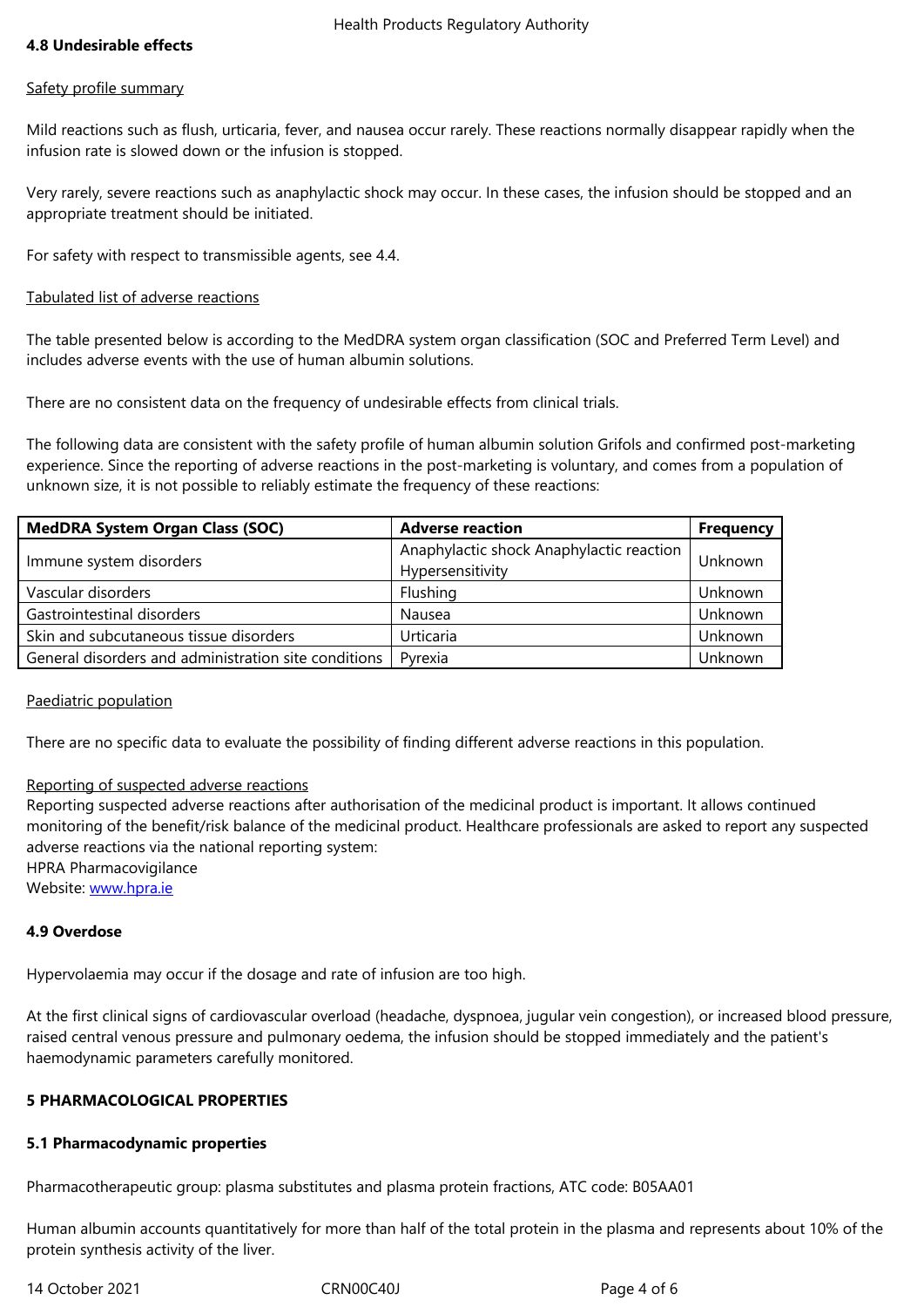Physico-chemical data: human albumin 200 g/l has a corresponding hyperoncotic effect.

The most important physiological functions of albumin results from its contribution to oncotic pressure of the blood and transport function. Albumin stabilises circulating blood volume and is a carrier of hormones, enzymes, medicinal products and toxins.

# **5.2 Pharmacokinetic properties**

Under normal conditions, the total exchangeable albumin pool is 4-5 g/kg body weight, of which 40‑45% is present intravascularly and 55-60% in the extravascular space. Increased capillary permeability will alter albumin kinetics and abnormal distribution may occur in conditions such as severe burns or septic shock.

Under normal conditions, the average half-life of albumin is about 19 days. The balance between synthesis and breakdown is normally achieved by feedback regulation. Elimination is predominantly intracellular and due to lysosome proteases.

In healthy subjects, less than 10% of infused albumin leaves the intravascular compartment during the first 2 hours following infusion. There is considerable individual variation in the effect on plasma volume. In some cases, the plasma volume can remain increased for some hours. However, in critically ill patients, albumin can leak out of the vascular space in substantial amounts at an unpredictable rate.

# **5.3 Preclinical safety data**

Human albumin is a normal constituent of human plasma and acts like physiological albumin.

In animals, single dose toxicity testing is of little relevance and does not permit the evaluation of toxic or lethal doses or of a dose-effect relationship.

Repeated dose toxicity testing is impracticable due to the development of antibodies to heterologous protein in animal models.

To date, human albumin has not been reported to be associated with embryo-foetal toxicity or oncogenic or mutagenic potential.

No signs of acute toxicity have been described in animal models.

# **6 PHARMACEUTICAL PARTICULARS**

# **6.1 List of excipients**

Each ml contains: Sodium chloride (q.s. sodium ion) 0.145 mmol Sodium caprylate 0.016 mmol Sodium N-acetyltryptophanate 0.016 mmol Water for injections q.s.

The solution contains between 130 - 160 mmol/l of sodium and less than 2 mmol/l of potassium.

# **6.2 Incompatibilities**

Albutein 200 g/l must not be mixed with other medicinal products (except those mentioned in section 6.6), whole blood or packed red cells.

# **6.3 Shelf life**

3 years. After first opening, the product should be used immediately.